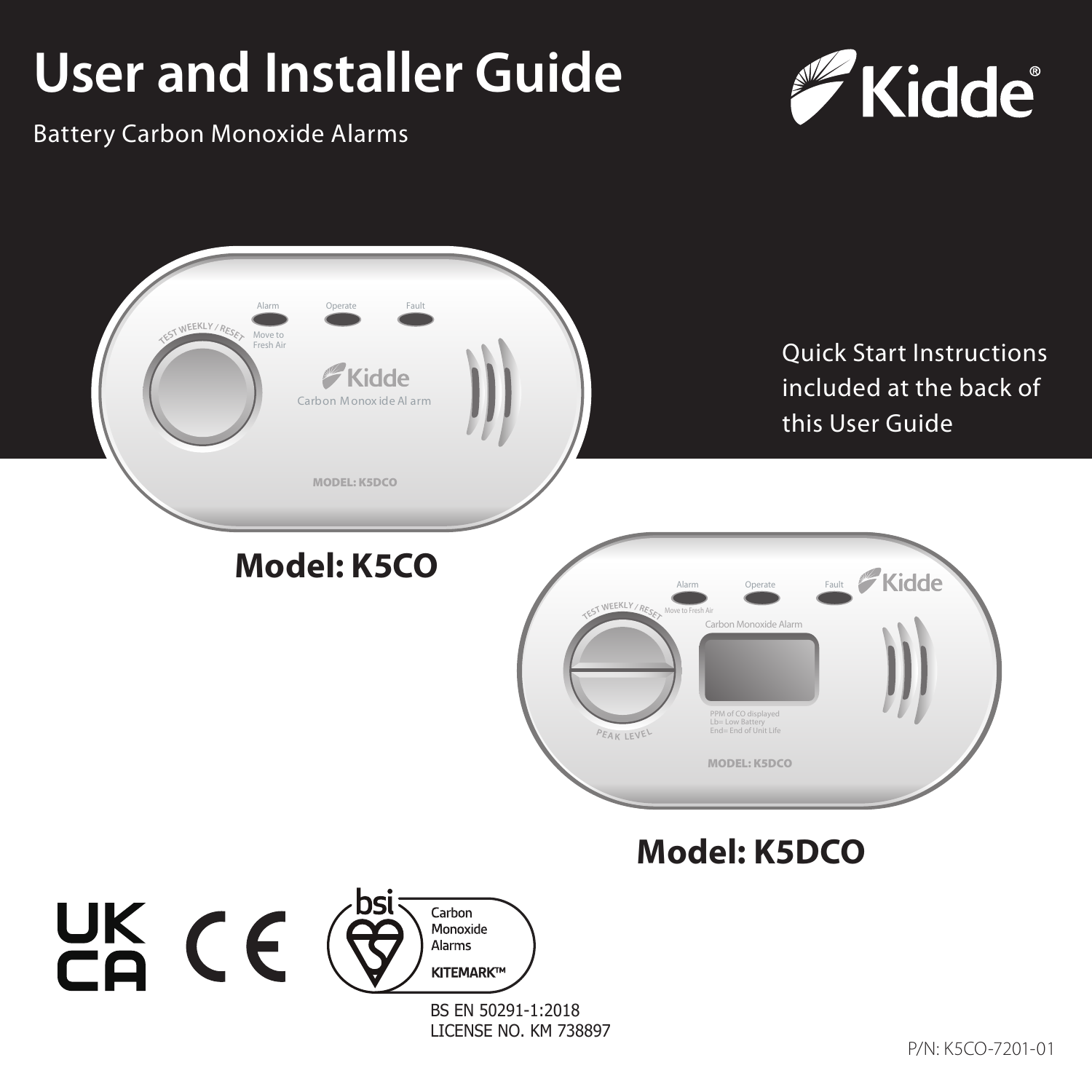### Thank You for Purchasing this Kidde Alarm

#### Powered by two AA batteries, these models include a digital display (model K5DCO only), and a Reset function to temporarily silence nuisance alarms.

Teach children how to respond to the alarm and that they should never play with the unit. This alarm is designed to detect carbon monoxide from any source of combustion in a residential environment. It is not designed for use in caravans, motor homes or boats.

**NOTE:** Please thoroughly read this user guide and save the document for future reference and to pass on to any subsequent owner.

**IMPORTANT:** Additional markings can be found on the back of the unit.

The manufacturer recommends replacing this alarm ten years from the install date on the side of alarm.

ENVIRONMENTAL PROTECTION Waste electrical products should not be disposed of with household waste. Please recycle where facilities exist. Check with Local Authority or Supplier for recycling advice.



#### Product Support: 0800 917 0722

*Please write down the below information and have this at hand when you call.*

| Model:                                      |  |
|---------------------------------------------|--|
| Date Code (on side):                        |  |
| Date of Purchase: <b>Date of Purchase</b> : |  |
| Where Purchased: Minimum                    |  |
| Date to Replace: ___                        |  |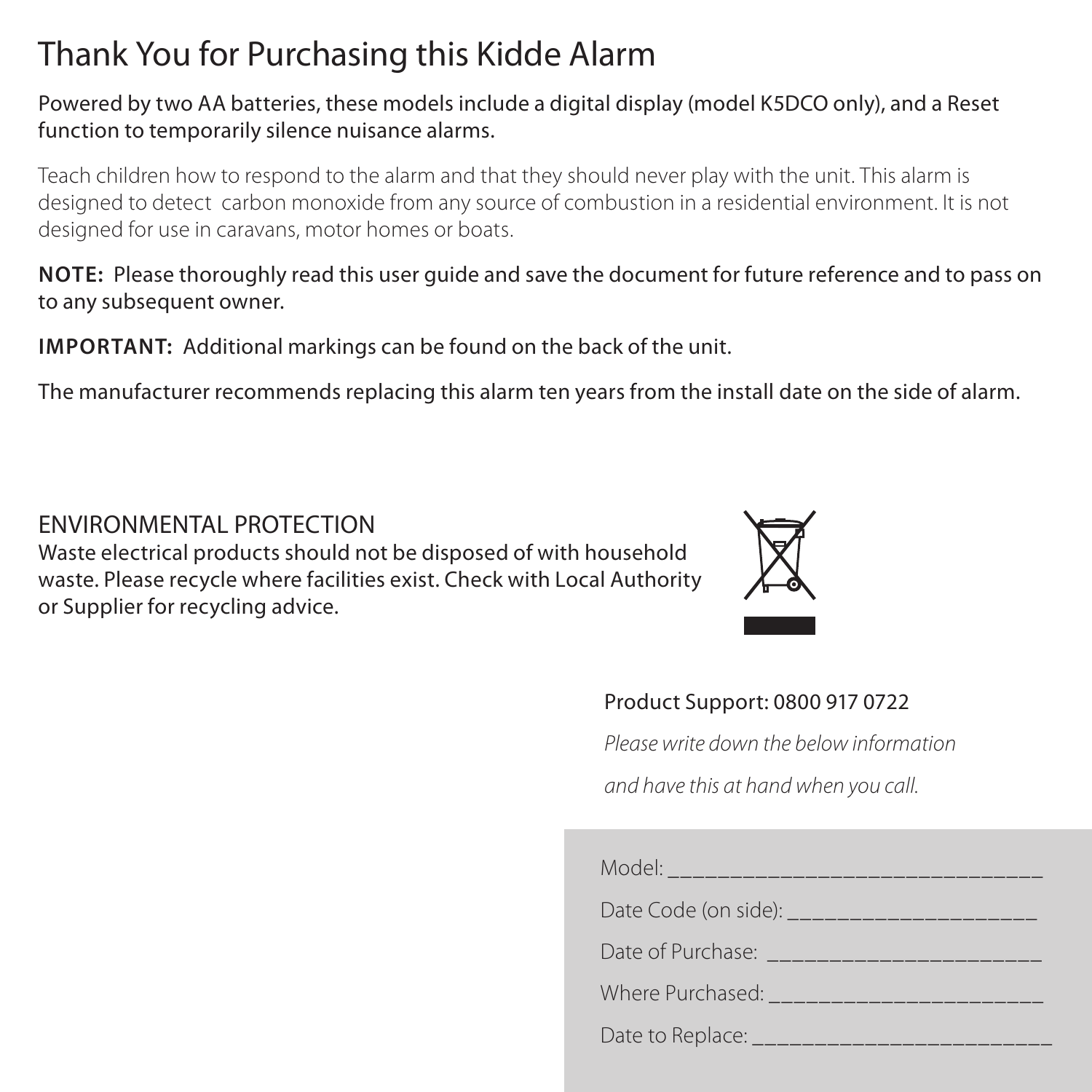### Contents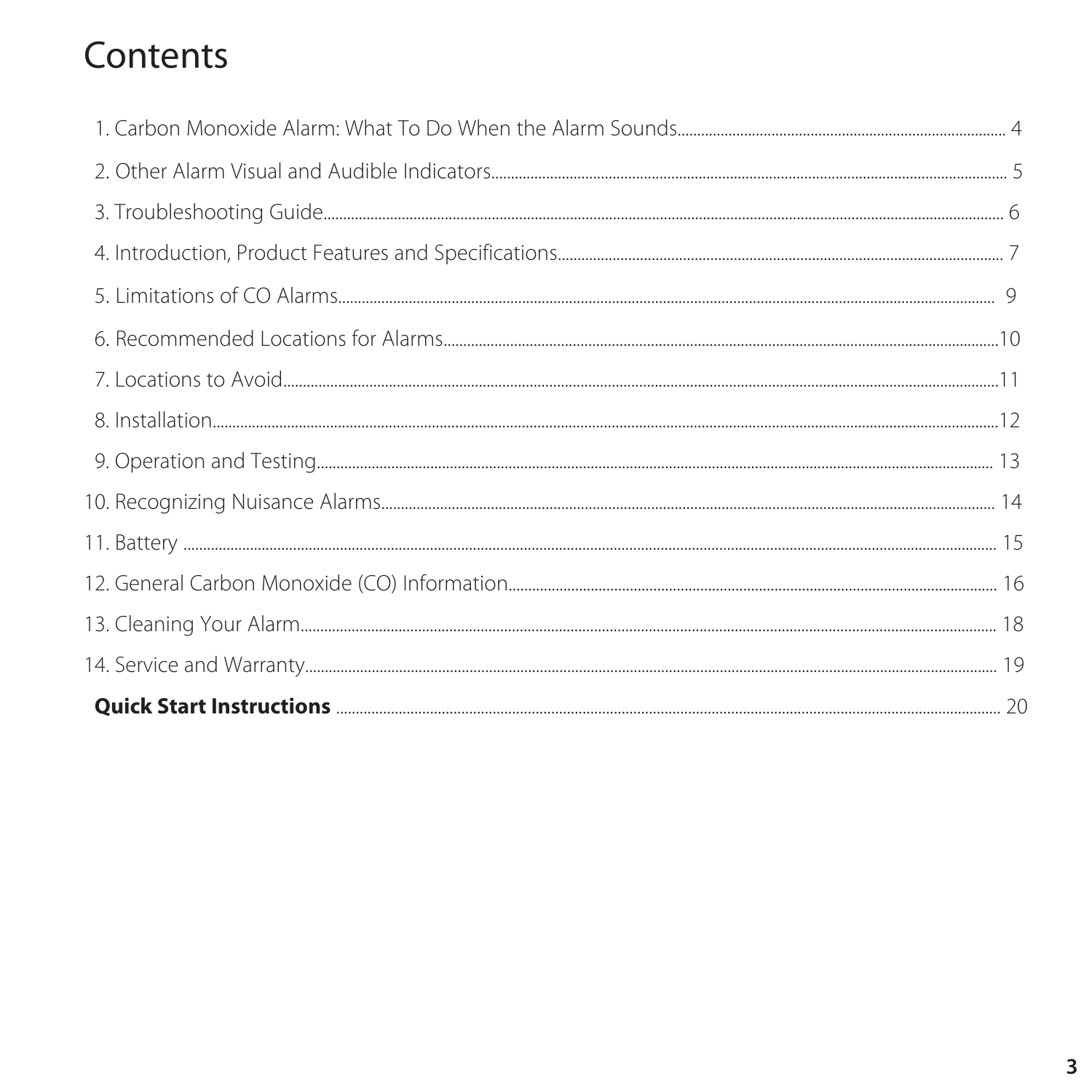### 1. Carbon Monoxide Alarm: What To Do When the Alarm Sounds

The carbon monoxide (CO) alarm pattern is four quick beeps repeating every 5 seconds. The red LED blinks in sync with the beep pattern. The digital display on model K5DCO will show the PPM level of CO detected.

#### **WARNING: CARBON MONOXIDE ALARM ACTIVATION INDICATES THE PRESENCE OF CARBON MONOXI O AT HIGH CONCENTRATIONS WHICH CAN KILL YOU.**

#### **Based on recommendations from EN 50292, follow these steps if alarm sounds:**

- **1.** Keep calm and open all doors and windows. Turn off all fuel-burning appliances if possible. Note: it is possible that outdoor conditions could influence domestic CO alarms (bad traffic pollution in cold weather, for example). In these circumstances, the level of indoor CO might actually increase when doors and windows are opened.
- **2.** If the alarm continues to sound, even after being reset (where appropriate), then evacuate the premises, alerting other occupants to the risk. Leave doors and windows open. Do not re-enter the premises.
- **3.** Get medical help for anyone suffering the effects of CO poisoning, and advise that CO inhalation is suspected.
- **4.** Call Gas Emergency Services: 0800 111 999, or your local Gas Safe Registered Engineer:

#### *PHONE NUMBER:*

#### **Never restart the source of the CO problem until it has been corrected. Never ignore the sound of the alarm!**

**NOTE:** See Section RECOGNIZING NUISANCE ALARMS, for nuisance alarm situations.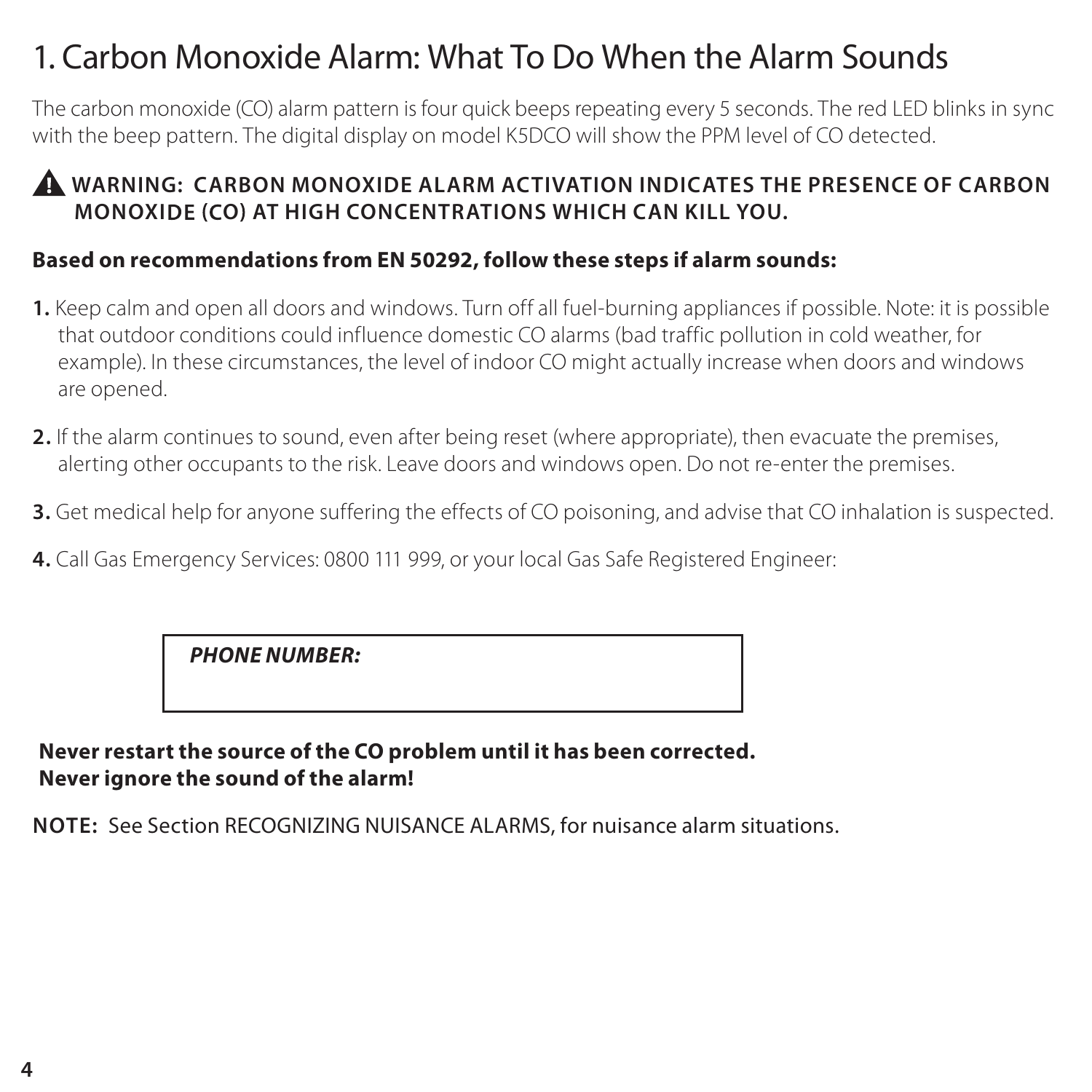### 2. Other Alarm Visual and Audible Indicators

| <b>Operational Mode</b>                                                                                                  | <b>Visual Indications</b>                                                                                                                                   | <b>Audible Indications</b>                                   | <b>Action/Note:</b>                                                                                                                                         |
|--------------------------------------------------------------------------------------------------------------------------|-------------------------------------------------------------------------------------------------------------------------------------------------------------|--------------------------------------------------------------|-------------------------------------------------------------------------------------------------------------------------------------------------------------|
| Normal (standby)                                                                                                         | Green LED blinks approx every<br>30 sec.                                                                                                                    |                                                              |                                                                                                                                                             |
| Test (button press when<br>no alarm condition is<br>present)                                                             | · Green and amber LEDs illuminate.<br>· Red LED blinks in sync with beep<br>pattern.<br>· Model K5DCO digital display will<br>show 3 dashes and then "888". | · 4 loud pulses, a pause,<br>4 loud pulses.<br>· Single beep | Perform test button press<br>once a week to verify proper<br>alarm operation.                                                                               |
| <b>CO Alarm Memory (unit</b><br>has experienced a CO<br>alarm event or 100 ppm<br>or more CO within the<br>last 14 days) | Red LED blinks every 60 sec.                                                                                                                                | None.                                                        | Model K5CO: Push button to<br>clear Alarm Memory.<br>Model K5DCO: Push Test/<br>Reset while the Peak Level<br>button is depressed to clear<br>Alarm Memorv. |
| Peak Level CO<br>(K5DCO only)                                                                                            | Digital display shows the highest<br>CO reading between 11 and 999<br>ppm since the peak level was<br>$r \rho \varsigma \rho \uparrow$ *                    | None.                                                        | Push test/reset button while<br>peak level button is depressed<br>to clear peak level memory.                                                               |
| CO alarm reset                                                                                                           | Red LED continues to signal the<br>alarm pattern.                                                                                                           | After button push: CO<br>alarm pattern stops.                | Unit is confirming if CO is<br>present or if it experienced a<br>nuisance situation. Re-alarm<br>means danger. Move to fresh<br>air and call 0800 111 999.  |

**\* NOTE: CO levels up to 30ppm can occur under normal non-dangerous conditions. Such conditions could include**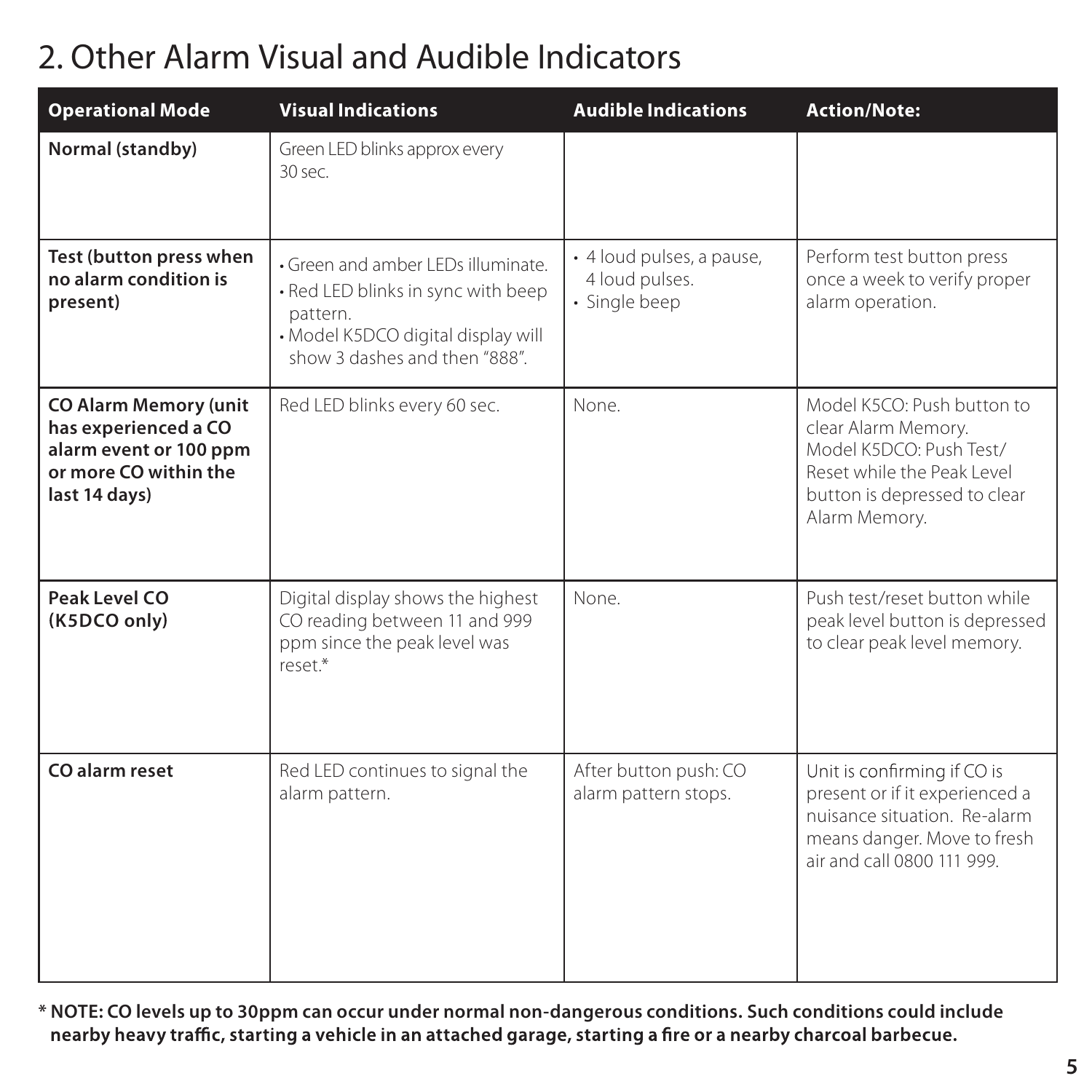### 3. Troubleshooting Guide 3. Troubleshooting Guide

| <b>Trouble Condition</b> | <b>Visual Indications</b>                                                                   | <b>Audible Indications</b>    | Action:                                                                                                                                                                                           |
|--------------------------|---------------------------------------------------------------------------------------------|-------------------------------|---------------------------------------------------------------------------------------------------------------------------------------------------------------------------------------------------|
| <b>Low Battery</b>       | Amber LED blinks every<br>$60$ sec.<br>Model K5DCO digital<br>display will show "Lb".       | Chirp every 60 sec.           | * Push test button once to silence for 24 hrs.<br>Note: 30 days after Low Battery begins, the<br>notifications cannot be silenced.<br>* Replace batteries as soon as possible.                    |
| <b>Fault Mode</b>        | Amber LED blinks every<br>$30$ sec.<br>Model K5DCO digital<br>display will show "Err".      | Chirp every 30 sec.           | * See Cleaning Your Alarm section.<br>* Push test button once to attempt to reset<br>the unit.                                                                                                    |
| <b>End of Unit Life</b>  | Amber I FD blinks twice<br>every 60 sec.<br>Model K5DCO digital<br>display will show "End". | Two chirps every<br>$60$ sec. | * Push button once to silence for 24 hrs.<br>Note: 30 days after End of Unit Life begins, the<br>notifications cannot be silenced.<br>* Remove, dispose unit, and replace as soon<br>as possible. |
| <b>MCU Failure</b>       | None.                                                                                       | Constant tone.                | * Replace alarm.                                                                                                                                                                                  |
| <b>Stuck Button</b>      | Amber I FD blinks<br>every 5 sec.                                                           | Chirp every 5 sec.            | * Push button to dislodge it from being stuck.<br>If button cannot be unstuck, remove, dispose<br>unit, and replace as soon as possible.                                                          |

NOTE: If at any time your alarm fails to operate correctly (erratic or low sound, for example), or if you require further information, please contact customer support at 0800 917 0722.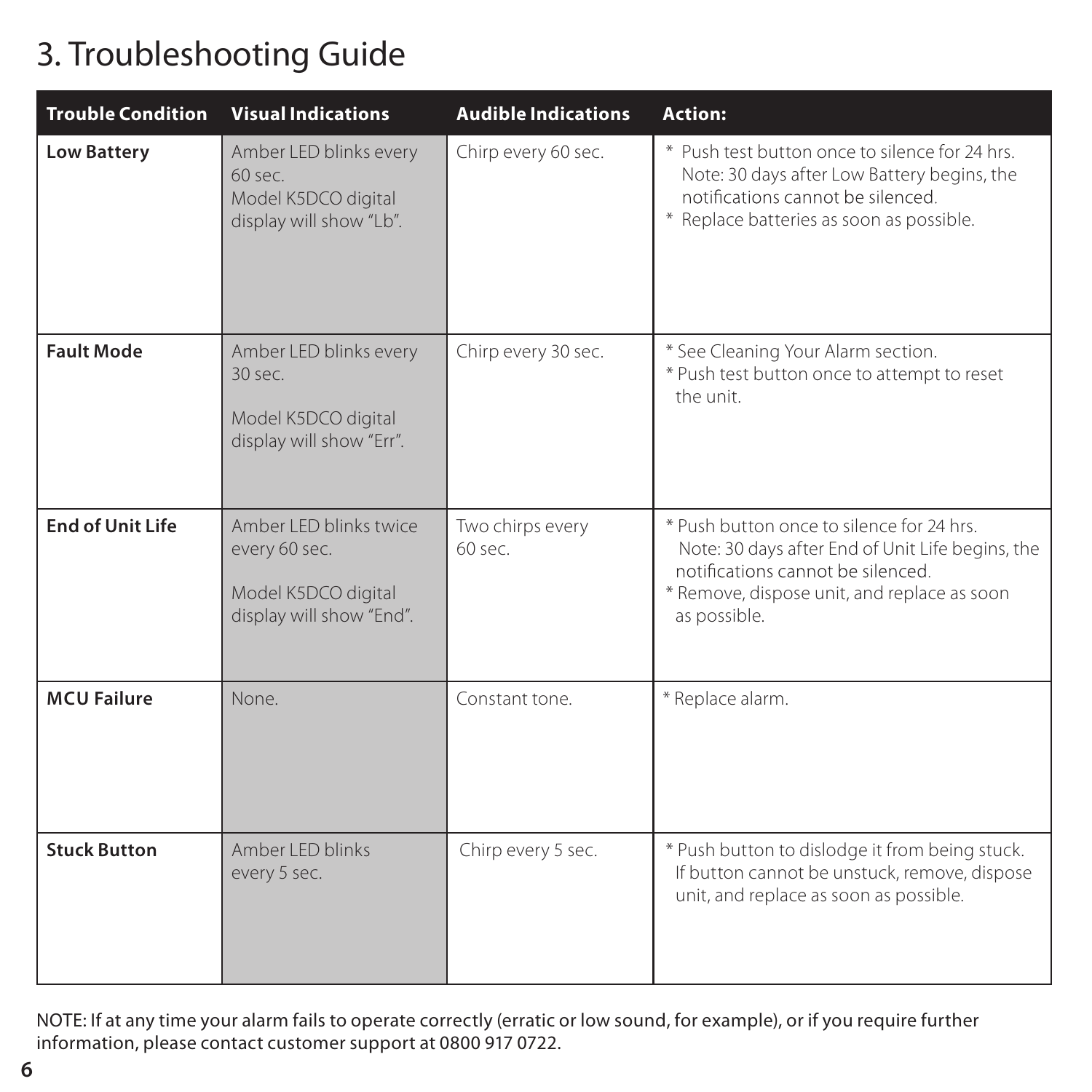### 4. Introduction, Product Features and Specifications

#### **Introduction**

This alarm detects carbon monoxide using an electrochemical cell. Many times throughout this User Guide, we will refer to Carbon Monoxide as "CO"

Ten (10) years after the unit was installed, this unit will automatically alert you that it is time to replace the unit. This is called "End of Unit Life" mode. See Troubleshooting Guide. To help track the life of your alarm, write the installation date in the space provided on the side of the alarm. A label has been provided that has important information on what to do in case of a CO alarm. Place the label at eye level on a wall near the alarm after it is mounted.

### **Product Features and Specifications:**

- Temperature Operating Range: -10°C to 45°C
- Humidity Operating Range: up to 90% RH non-condensing
- Audible Alarm: 85+ dB(A) at 3 m, 3.0 to 3.5 kHz pulsing alarm
- Digital Display (K5DCO only)

**NOTE:** Depending on the ambient condition (temperature, humidity) and the condition of the sensor, the display readings may vary. The digital readings tolerances are  $0-999 + 30% +15$ ppm during these conditions: Ambient: 27°C ± 12°C (80°F ± 10°F), atmospheric pressure ±10%, 40% ± 3% relative humidity

- CO Sensor: Electrochemical
- Peak Level Memory (K5DCO only)
- CO Alarm Reset
- Powered by AA batteries
- Storage and Transport Conditions: -20° C to +60° C, 5-95%RH (non-condensing)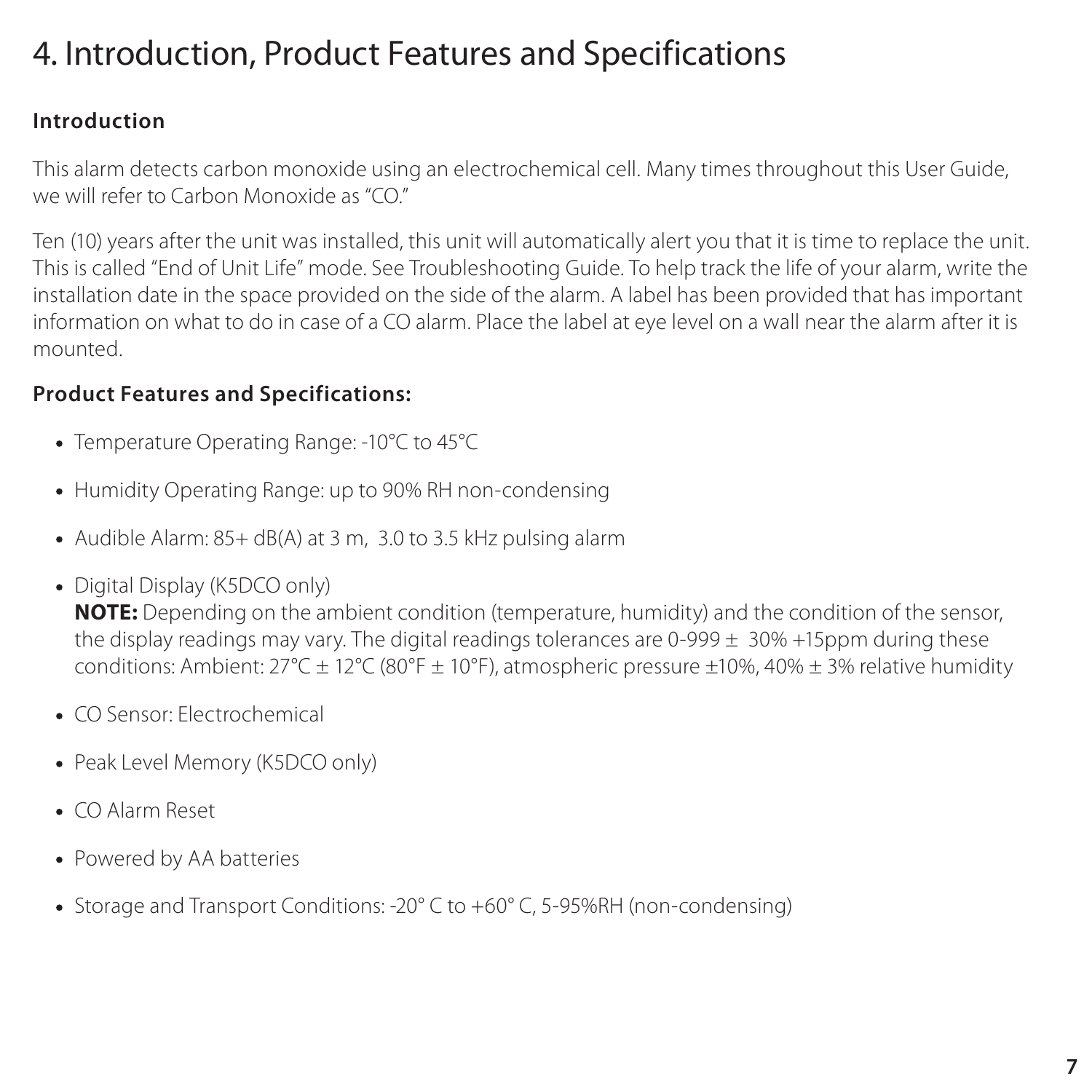### **Product Features**



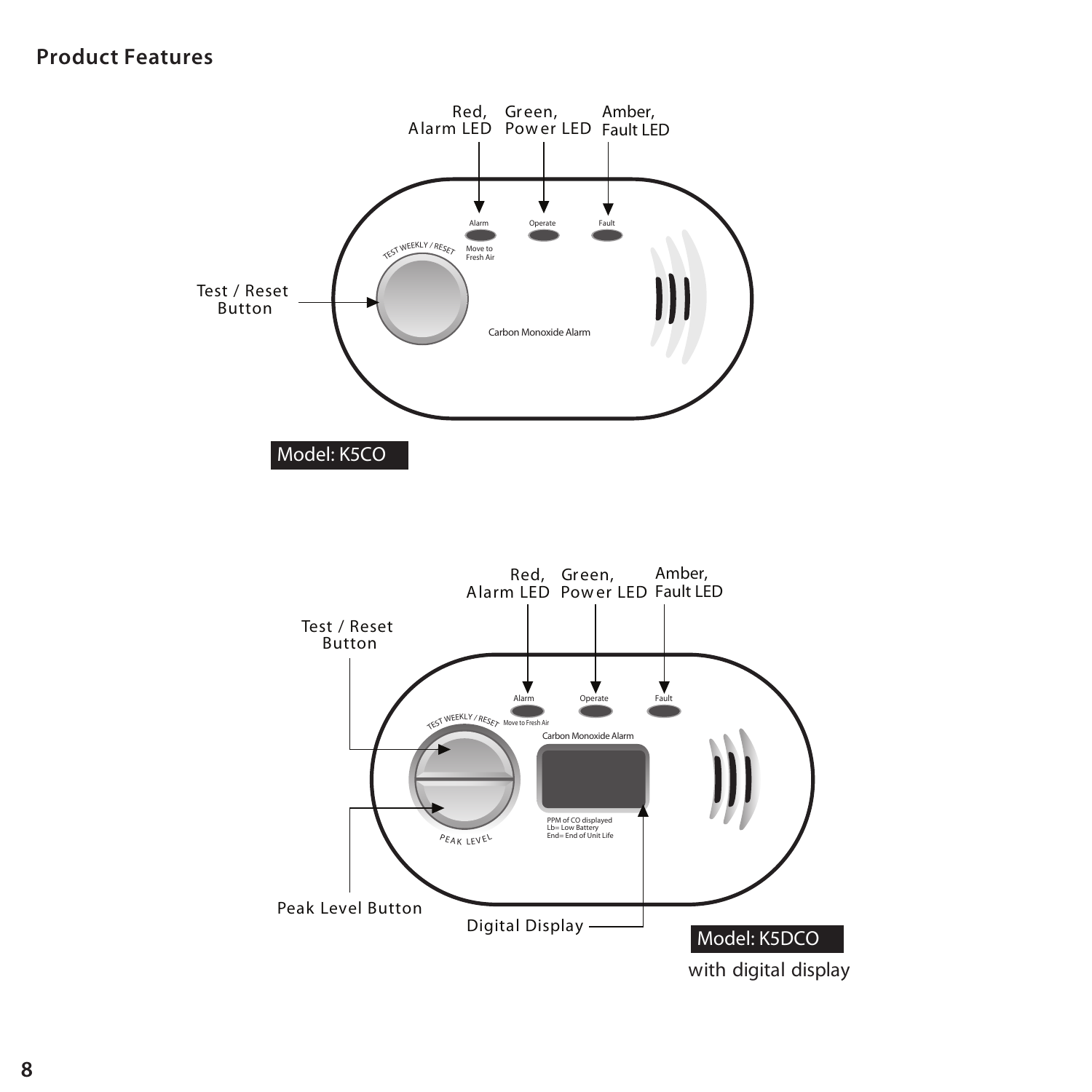### 5. Limitations of CO Alarms

### **WARNING: PLEASE READ CAREFULLY AND THOROUGHLY**

*This alarm is not intended to alert hearing impaired individuals.*

### **LIMITATIONS OF CO ALARMS**

IMPORTANT: This alarm is designed to detect carbon monoxide gas from ANY source of combustion. It is NOT designed to detect any other gas. This alarm has not been tested specifically for use in caravans or boats. Only CO alarms certified to EN50291-2 are fully approved for this purpose.

**A CAUTION:** This alarm will only indicate the presence of carbon monoxide gas at the sensor. Carbon monoxide gas may be present in other areas. Never restart the source of a CO problem until it has been fixed. NEVER IGNORE THE ALARM!

**WARNING: THIS PRODUCT IS INTENDED FOR USE IN ORDINARY INDOOR LOCATIONS OF FAMILY LIVING UNITS. IT IS NOT DESIGNED TO MEASURE COMPLIANCE WITH COMMERCIAL AND INDUSTRIAL STANDARDS. THIS ALARM IS NOT SUITABLE FOR INSTALLATION IN HAZARD OUS LOCATIONS.** 

**IMPORTANT: THIS CARBON MONOXIDE ALARM IS DESIGNED TO DETECT CARBON MONOXIDE FROM ANY SOURCE OF COMBUSTION INCLUDING IMPROPER OR MALFUNCTIONING APPLIANC ES. THE INSTALLATION OF THIS DEVICE SHOULD NOT BE USED AS A SUBSTITUTE FOR PROPER INSTALLATION, USE AND MAINTENANCE OF FUEL BURNING APPLIANCES INCLUDING APPRO PRIATE VENTILATION AND EXHAUST SYSTEMS.**

This alarm does not prevent CO from occurring, nor can it solve any existing CO problem.

**WARNING: THIS DEVICE IS DESIGNED TO PROTECT INDIVIDUALS FROM ACUTE EFFECTS OF CARBON MONOXIDE EXPOSURE. IT MAY NOT FULLY SAFEGUARD INDIVIDUALS WITH SPECIFIC MEDICAL CONDITIONS. IF IN DOUBT, CONSULT A MEDICAL PRACTITIONER. INDIVIDUALS WITH MEDICAL PROBLEMS MAY CONSIDER USING WARNING DEVICES WHICH PROVIDE AUDIBLE AND VISUAL SIGNALS FOR CARBON MONOXIDE CONCENTRATIONS UNDER 30 PPM.**

- This alarm has not been investigated for carbon monoxide detection below 50 PPM.
- This alarm requires a continuous supply of electrical power it will not work without power.

**WARNING: THIS CARBON MONOXIDE ALARM IS NOT A SUBSTITUTE FOR INSTALLING AND MAINTAINING AN APPROPRIATE NUMBER OF SMOKE ALARMS IN YOUR HOME. THIS ALARM WILL NOT SENSE SMOKE, FIRE, OR ANY POISONOUS GAS OTHER THAN CARBON MONOXIDE. FOR THIS REASON YOU MUST INSTALL SMOKE ALARMS TO PROVIDE EARLY WARNING OF FIRE AND TO PROTECT YOU AND YOUR FAMILY FROM FIRE AND ITS RELATED HAZARDS.**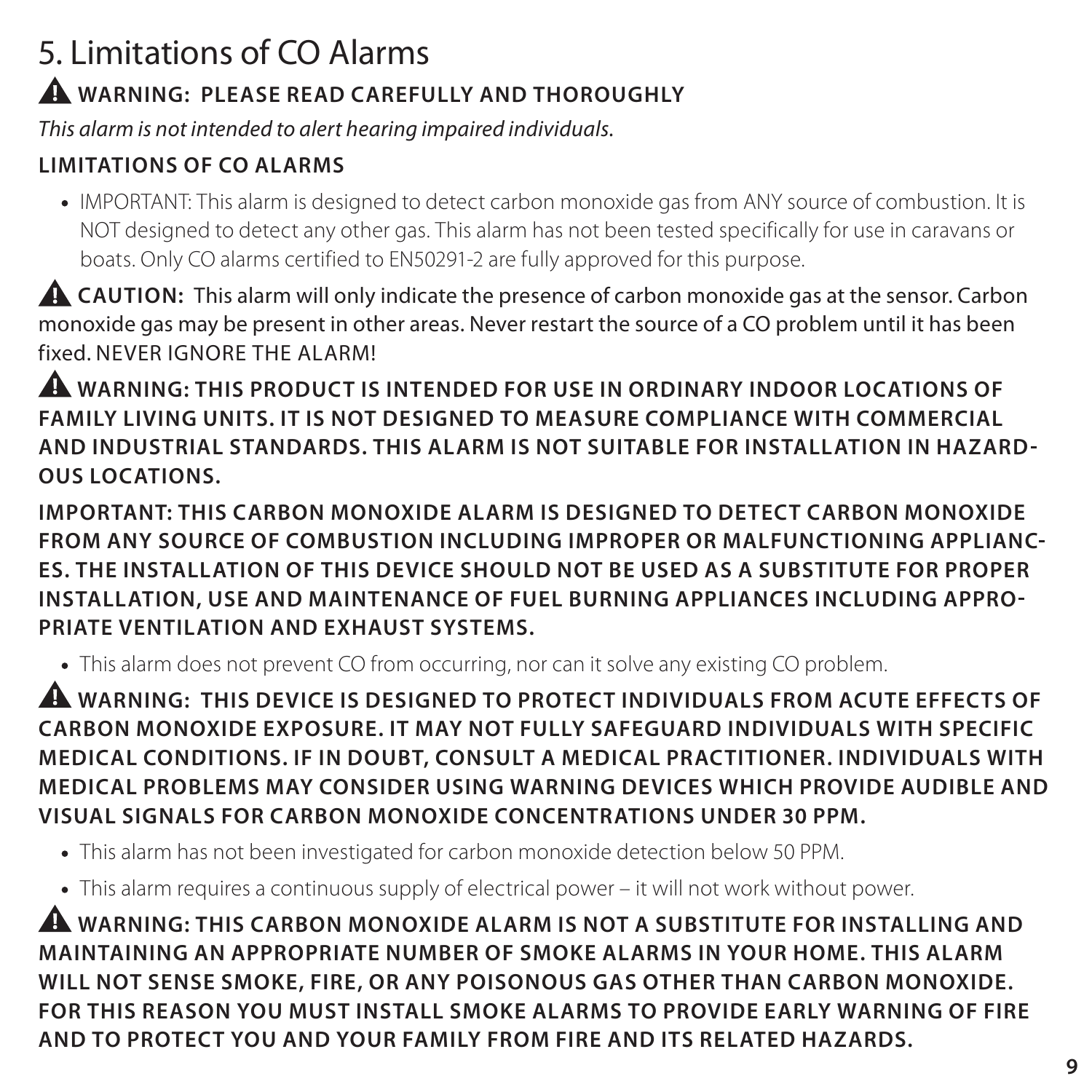### 6. Recommended Locations for CO Alarms

### **Note: CO alarms should be installed following the guidance of relevant local standards, such as EN 50292.**

- Whether the alarm is wall-mounted or ceiling mounted, place the alarm a horizontal distance of between 1 metre and 3 metres from a fuel burning appliance.
- When mounting the alarm on the wall, use an inside wall with the top edge of the alarm at a minimum of 150 mm below the ceiling. The bottom of the alarm should also be at a level greater than the height of any door or window.
- Locate within hearing distance of bedrooms\* and place at sleeping height if a heating appliance is in the bedroom.
- CO alarms in rooms with sloped ceilings should be located on the high side of the room.
- Ceiling mounted alarms should be at least 300 mm from any wall.
- If there is a partition in the room, locate the alarm on the same side of the partition as the potential source.

\* A CO alarm should be installed in all rooms containing a fuel burning appliance. Additional CO alarms should be installed in rooms where most awake time is spent, in every sleeping area, and on every level of the home.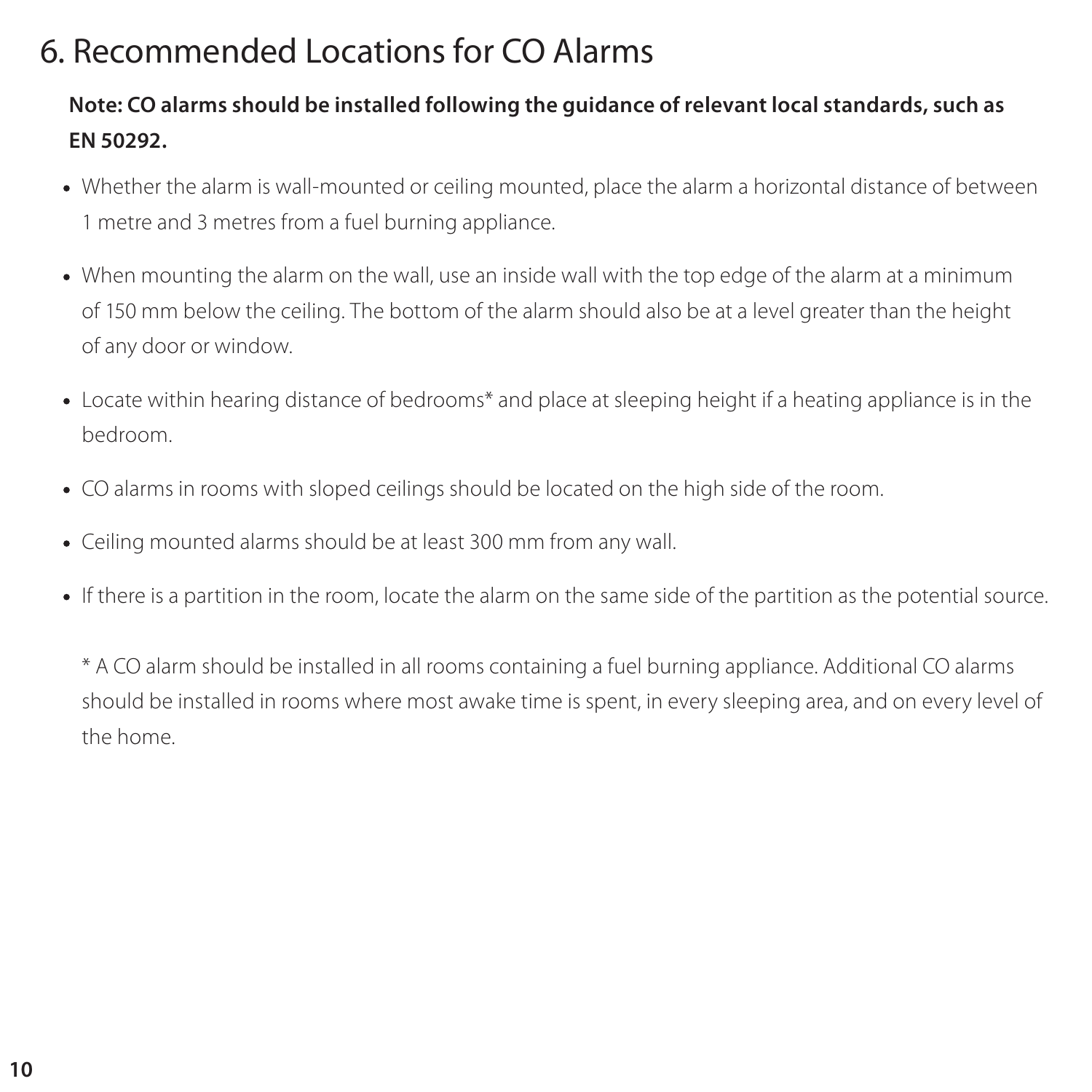### 7. Locations to Avoid

- In the garage. Products of combustion are present when you start your motor vehicle.
- Do not install alarms adjacent to, or directly above, heaters or air-conditioning vents.
- In very humid areas (above 90% RH, non-condensing), such as bathrooms and shower rooms. Do not install directly above a sink, or near dishwashers or washing machines. Moisture or steam can cause nuisance alarms.
- Do not install within 1 m of heating or cooking appliances, measured horizontally.
- In an area where the temperature may fall below -10 °C or rise above 45 °C such as garages and unfinished attics.
- Do not install alarms in dusty areas. Dust particles may cause nuisance alarm or failure to alarm.
- In insect-infested areas.
- Within 300 mm of a light fitting, as electronic "noise" generated by the electronics may cause nuisance alarms.
- Do not install in an enclosed space (cupboard) or where the ventilation openings in the unit could be impeded by items such as newspapers, table-cloths, furniture, curtains, etc.
- Do not install next to a door, window, extractor fan, flue, chimney, or any other area where high air flow may occur or the unit may be directly exposed to weather.
- Do not install in locations that are difficult or dangerous to reach for testing or maintenance.

### **WARNING: TO REDUCE THE RISK OF FIRE OR ELECTRIC SHOCK, DO NOT EXPOSE THIS PRODUCT TO RAIN OR MOISTURE.**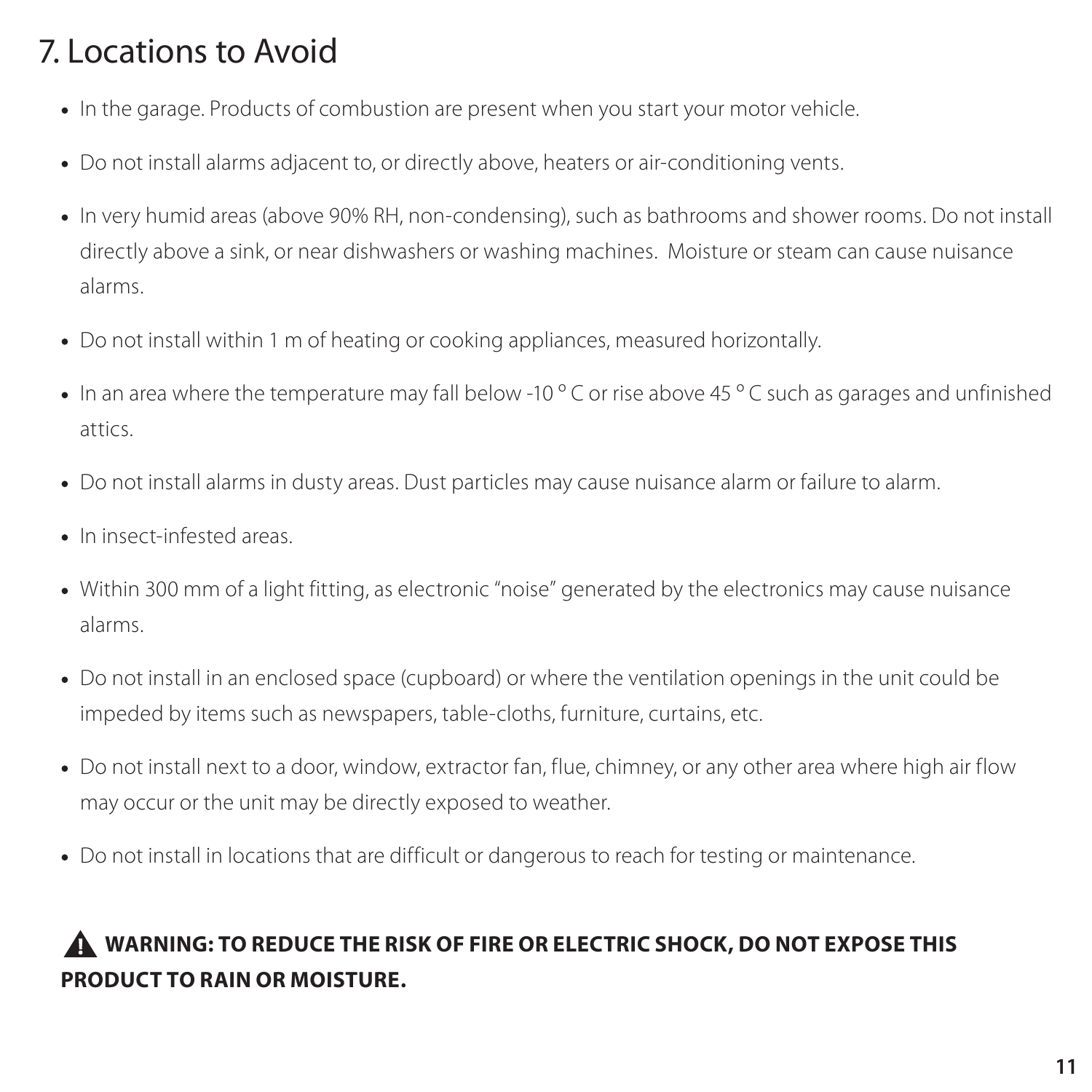### 8. Installation / Activation

### **CAUTION: THIS UNIT IS SEALED. THE COVER IS NOT REMOVABLE!**

#### **NOTE: YOUR CO ALARM MUST BE INSTALLED BY A COMPETENT PERSON, AND IS TO BE INSTALLED ACCORDING TO THESE INSTRUCTIONS.**

After selecting the proper alarm location as described in the "Recommended Locations for CO Alarms" section, you may choose either a wall mounting or free-standing installation.

#### **Wall-mounting (recommended by the manufacturer, if possible)**

- 1. Drill two holes in a wall 78 mm apart (you may wish to use the back-plate for guidance)
- 2. Insert the two wall plugs, that are supplied, into the holes
- 3. Insert the two screws as supplied into the holes ensuring enough of the screw sticks out of the wall (approx. 3mm)
- 4. Hook the alarm back-plate over the screws

#### **Free-standing**

ALWAYS BE CAREFUL TO LOCATE A FREE-STANDING ALARM WHERE IT IS UNLIKELY TO BE KNOCKED TO THE FLOOR, AND IN ACCORDANCE WITH THE RECOMMENDED LOCATIONS SECTION.

Ensure free-standing alarms are placed in the upright position, and not lying flat on a surface.

### **Activation**

- 1. Remove the batteries from the pack and insert them into the battery compartment. Make sure that you fit the batteries in accordance with the polarity markings (+ or -) within the battery compartment. If correctly installed, the alarm will give a short beep.
- 2. Slide the alarm onto the back-plate.

The alarm is now activated! After installation / activation, test your alarm as described in Operation and Testing section.

### **WARNING: FAILURE TO PROPERLY INSTALL AND ACTIVATE THIS ALARM WILL PREVENT PROPER OPERATION OF THIS ALARM AND WILL PREVENT ITS RESPONSE TO HAZARDS.**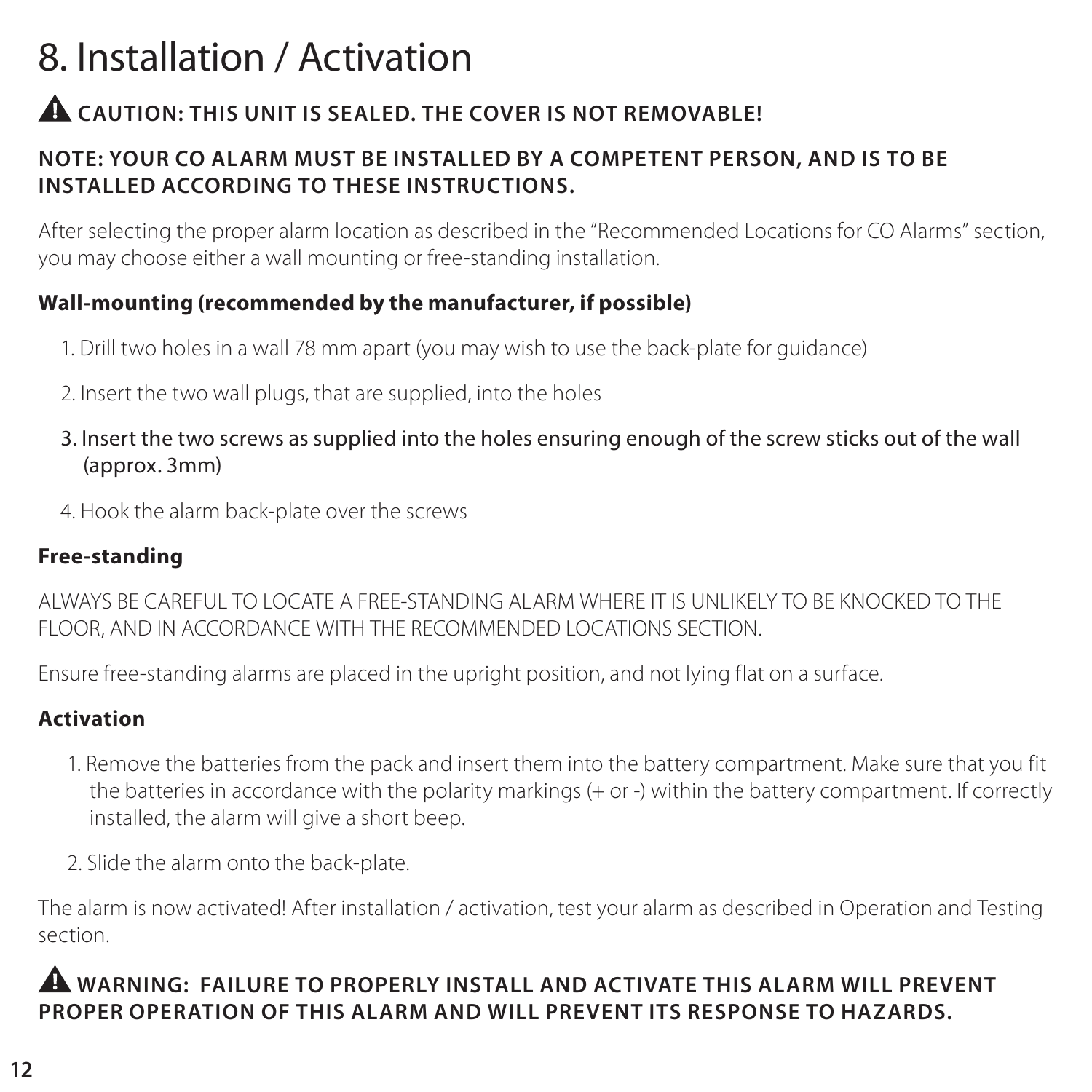### 9. Operation and Testing

### **Operation**

The alarm is operating once it is activated and testing is complete (see "TESTING" below). When CO is detected, the unit sounds a loud alarm. See Section 1 for alarm signal descriptions. In high levels of CO, the unit will go into alarm in a shorter period of time than at low levels of CO.

| Parts per Million (PPM) of CO | Time until Alarm                  |
|-------------------------------|-----------------------------------|
| 50                            | $60 - 90$ Minutes                 |
| 100                           | $10 - 40$ Minutes                 |
| 300                           | Must alarm in less than 3 minutes |

### **Testing**

Test your alarm weekly, or after returning from a vacation or absence, by pressing and releasing the button quickly. A quick beep will confirm the button has been pushed followed by the test sequence. See Other Alarm Visual and Audible Indicators table. The alarm will sound if the electronic circuitry, horn, and batteries are working. If the alarm does not sound, or gives erratic or low volume sound, the unit must be replaced.

### **WARNING: DUE TO THE LOUDNESS OF THE ALARM, ALWAYS STAND ABOUT 1 METRE AWAY FROM THE UNIT OR USE EAR PROTECTION WHEN TESTING.**

### **BUMP TEST MODE**

This alarm includes a "bump test" mode that will allow the alarm to be qualitatively tested during field service using commercially available aerosol CO.

- 1. Hold the test button down for 10 seconds.
- 2. The unit will chirp 3 times indicating the start of test mode.
- 3. The Green LED flashes once per second during test mode.
- 4. Apply the commercially available aerosol CO.
- 5. CO alarm sounds if CO reading is above 40 ppm.
- 6. The alarm will automatically exit from the bump test mode after 2 minutes followed by reset.

### **NOTE: The test can be terminated manually by pressing the test button.**

**ALCAUTION: This unit should only be bump tested using clean, dry CO test gas by a trained service engineer.**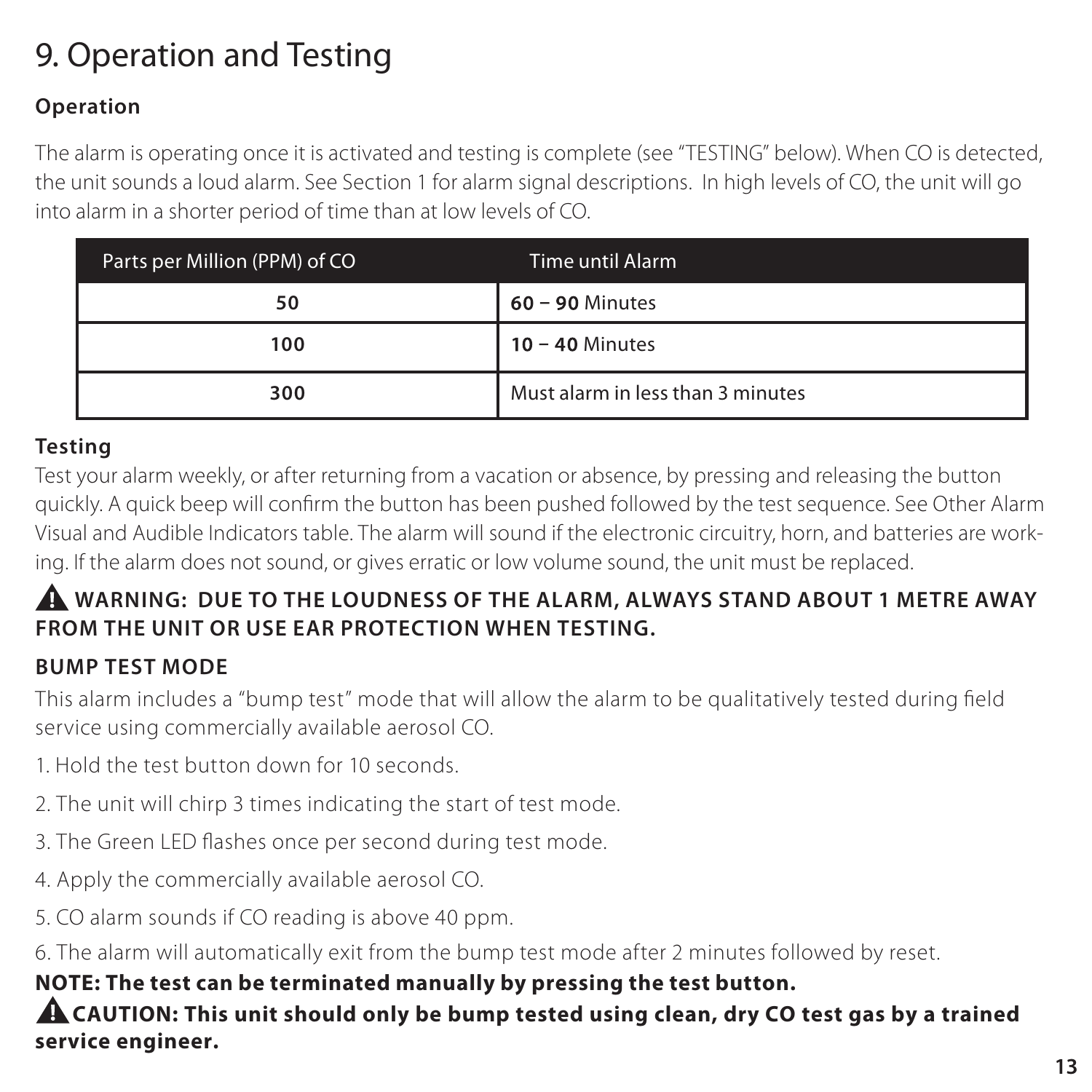### 10. Recognizing Nuisance Alarms

### **Carbon Monoxide (CO) Nuisance**

**RESET:** Pushing the test / reset button during CO alarm allows the unit to reset calculations and double check for the presence of CO. If the unit re-alarms , it is sensing high levels of CO which can quickly become a dangerous situation. Move to fresh air and call 0800 111 999.

### **WARNING: IT IS IMPOSSIBLE TO DETERMINE THE SOURCE OF A CO ALARM USING SIGHT OR SMELL. ALWAYS CONSIDER A CO ALARM EVENT AS DANGEROUS.**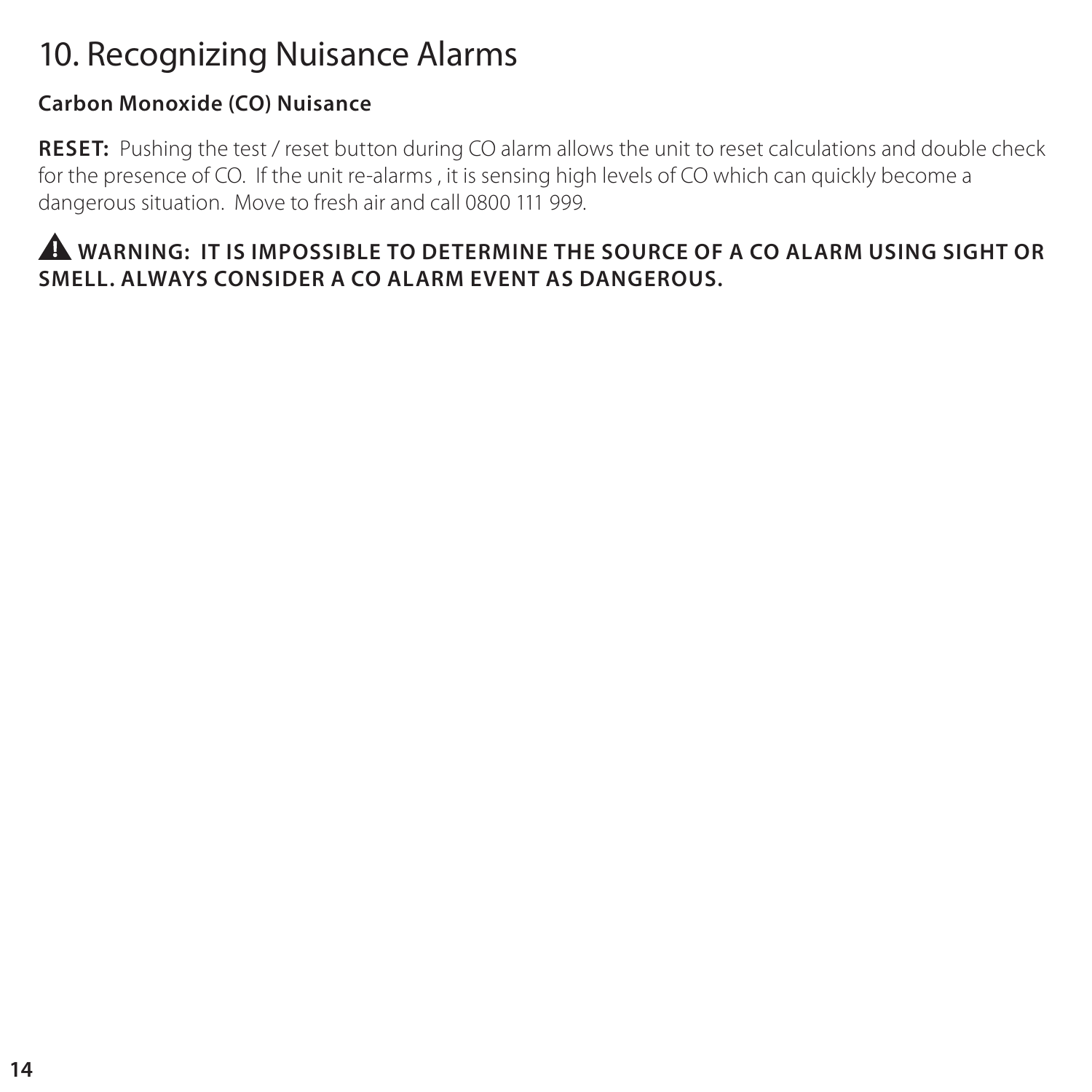### 11. Battery

This alarm is powered by two AA batteries. Under normal operating conditions, the batteries will last a minimum of one year. NOTE: Constant exposures to extreme temperatures and humidities may affect battery life.

### **WARNING: DO NOT ATTEMPT TO OPEN THE ALARM FOR ANY REASON! DO NOT TRY TO REPAIR THE ALARM YOURSELF.**

#### **Low Battery**

This alarm is equipped with a low battery monitor circuit. If the battery capacity is nearing the point where it can no longer provide adequate power for all alarm functions, the low battery condition will occur. See Troubleshooting Guide. The batteries must be replaced within 30 days of the first occurrence of the "Low Battery Warning" to provide continuous alarm detection.

### **Replace battery**



Slide alarm from back-plate. Insert 2 x replacement 'AA' batteries (noting polarity – see sketch) Replace back-plate and test the alarm Recommended Batteries. Duracell MN1500, MX1500 Gold Peak 15A Golden Power GLR6A Energizer E91

**NOTE:** Do not use Lithium batteries in this unit**.**

These batteries can be purchased from your local retailer.

**A** WARNING! Alarm will not attach to back-plate unless batteries are installed. Depleted or removed batteries will render this alarm inoperative.

### **Chirping:**

When End of Unit Life or Low Battery chirping begins, you can temporarily silence these chirps by pressing the test button. See Troubleshooting Guide.

**WARNING: Replace unit immediately after End of Unit Life. It will not detect CO in this condition.**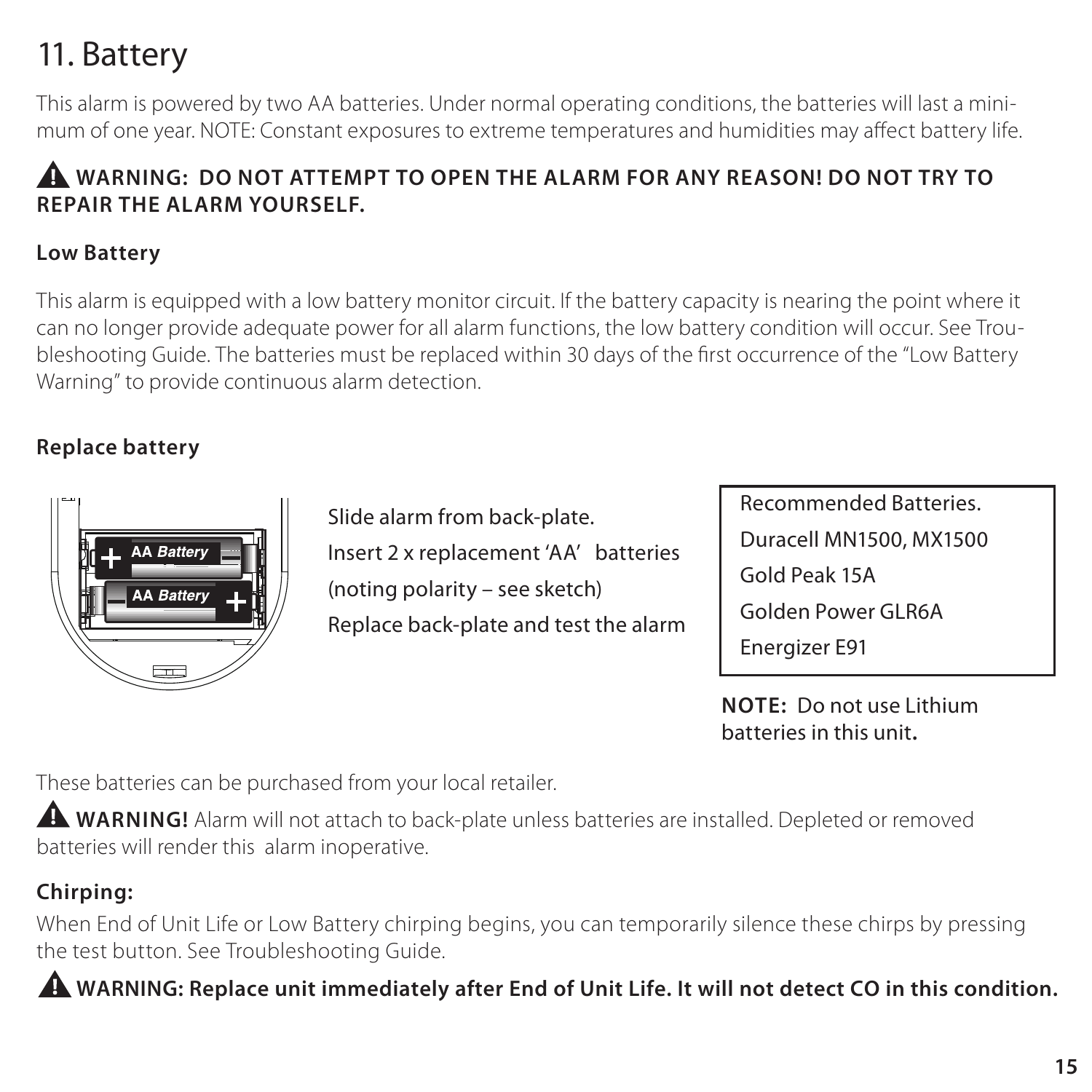### 12. General Carbon Monoxide (CO) Information

#### **What is Carbon Monoxide?**

Carbon monoxide (CO) is a highly poisonous gas with no taste, colour or smell.

- Wood-burning stoves
- Gas boilers and fires
- · Gas Hobs
- Oil and coal burning appliances
- Portable gas heaters
- Blocked flues and chimneys
- Fumes from integral garages
- · Rarhecues
- High concentrations of tobacco smoke

Potential Sources of CO This CO alarm is not a substitute for proper installation, use and maintenance of fuel burning appliances including appropriate ventilation and exhaust systems.

> Carbon monoxide can be produced from poorly burning appliances or from blocked flues and chimneys.

> If your alarm has sounded and you have ventilated the room, the CO may have dispersed before help arrives. It is crucial that the source of CO is determined and appropriate maintenance carried out.

Carbon monoxide is a cumulative poison. Long term exposure to low levels may cause symptoms.

This alarm is time-weighted – the higher the level of CO, the sooner it will alarm.

**NOTE:** The apparatus may respond to brief exhaust gas emissions, for example during the initial start-up of an appliance. Also, hydrogen acts as an interferent and can arise from some battery charging activities and the curing of concrete or cement under certain circumstances. Volatile Organic Compounds (VOCs), e.g. alcohols, which may eventually activate the alarm, can be generated from use of damp-proofing materials or other coatings containing alkylalkoxysilanes.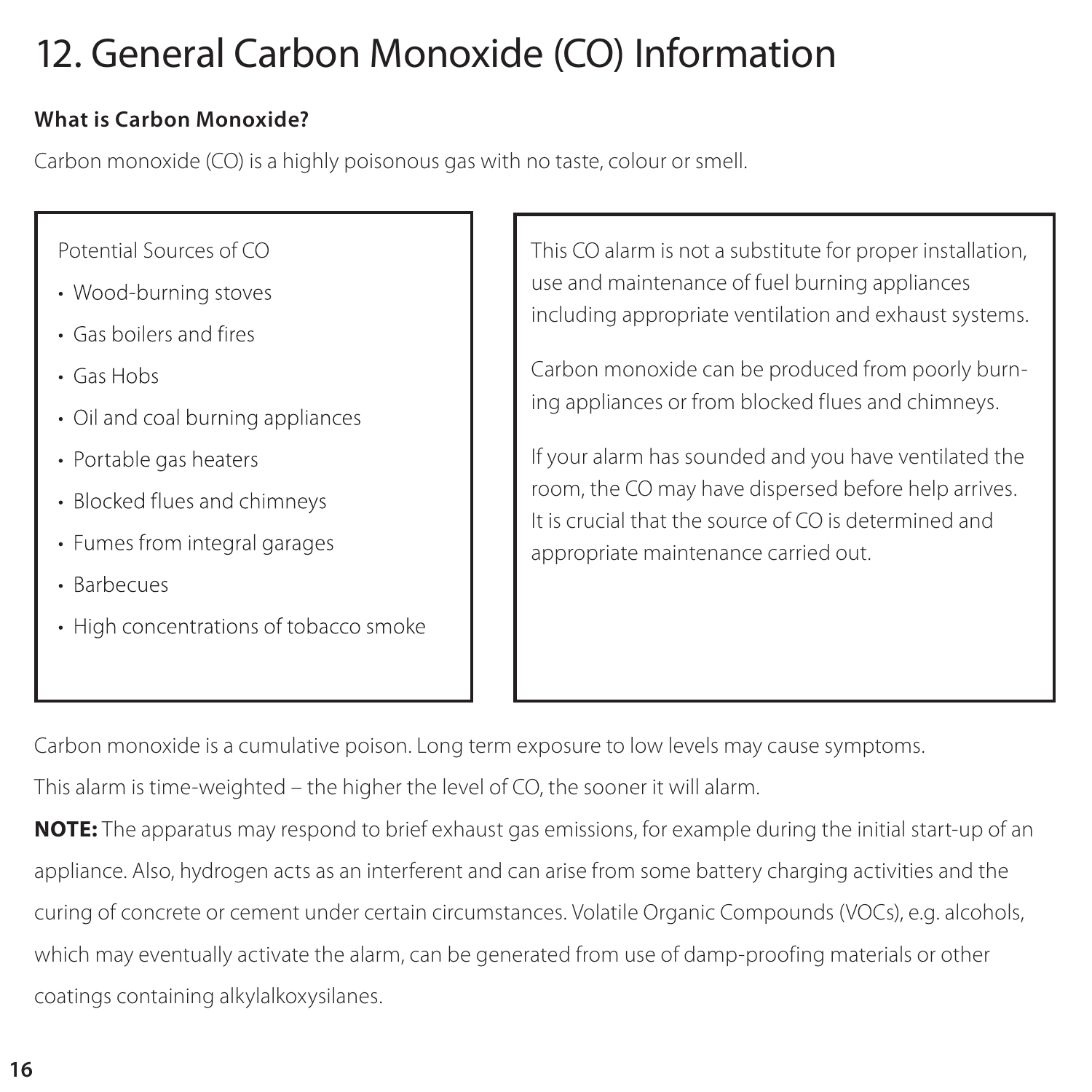### **The table below shows the effects of different levels of CO poisoning on the body;**

| Parts per Million (PPM) | <b>Effects on Adults</b>                                                                                             |
|-------------------------|----------------------------------------------------------------------------------------------------------------------|
| 100                     | Slight headache, nausea, fatique (flu-like symptoms)                                                                 |
| 200                     | Dizziness and headache within 2 - 3 hours                                                                            |
| 400                     | Nausea, frontal headache, drowsiness, confusion and rapid heart rate. Risk to life after<br>over 3 hours of exposure |
| 800                     | Severe headaches, convulsions, vital organ failures. Death possible within 2 - 3 hours                               |

**WARNING:** The device cannot warn against the chronic effects of exposure to carbon monoxide or protect individuals who are at specific risk.

**NOTE:** If you recognise any of the above symptoms consult your Doctor immediately.

**NOTE:** Young children, elderly and pets are more susceptible to the dangers of CO.

**NOTE:** Your Kidde alarm is designed to detect CO gas. It is not designed to detect other gas such as natural gas.

**NOTE:** This product is intended for use in ordinary family homes. It is not designed to measure compliance with occupational safety and the HSE.

**NOTE:** Individuals with certain specific medical conditions may need an alarm that operates below 30ppm. If this applies consult your Doctor.

**IMPORTANT:** Ensure that all family members are familiar with the symptoms of CO poisoning and how your alarm works.

To be safe, know the possible sources of CO in your home. Keep fuel burning appliances and their chimneys and vents in good working condition. Learn the early symptoms of exposure, and if you suspect CO poisoning, move outside to fresh air and get emergency help. Your first line of defence is an annual inspection and regular maintenance of your appliances. Contact a licensed contractor or call your local utility company for assistance.

**In rented properties your Landlord (or Council/ Housing Association), will have an Emergency Response phone number, and be liable for the regular maintenance of their combustion appliances (Gas/LPG/Oil/ Solid Fuel).**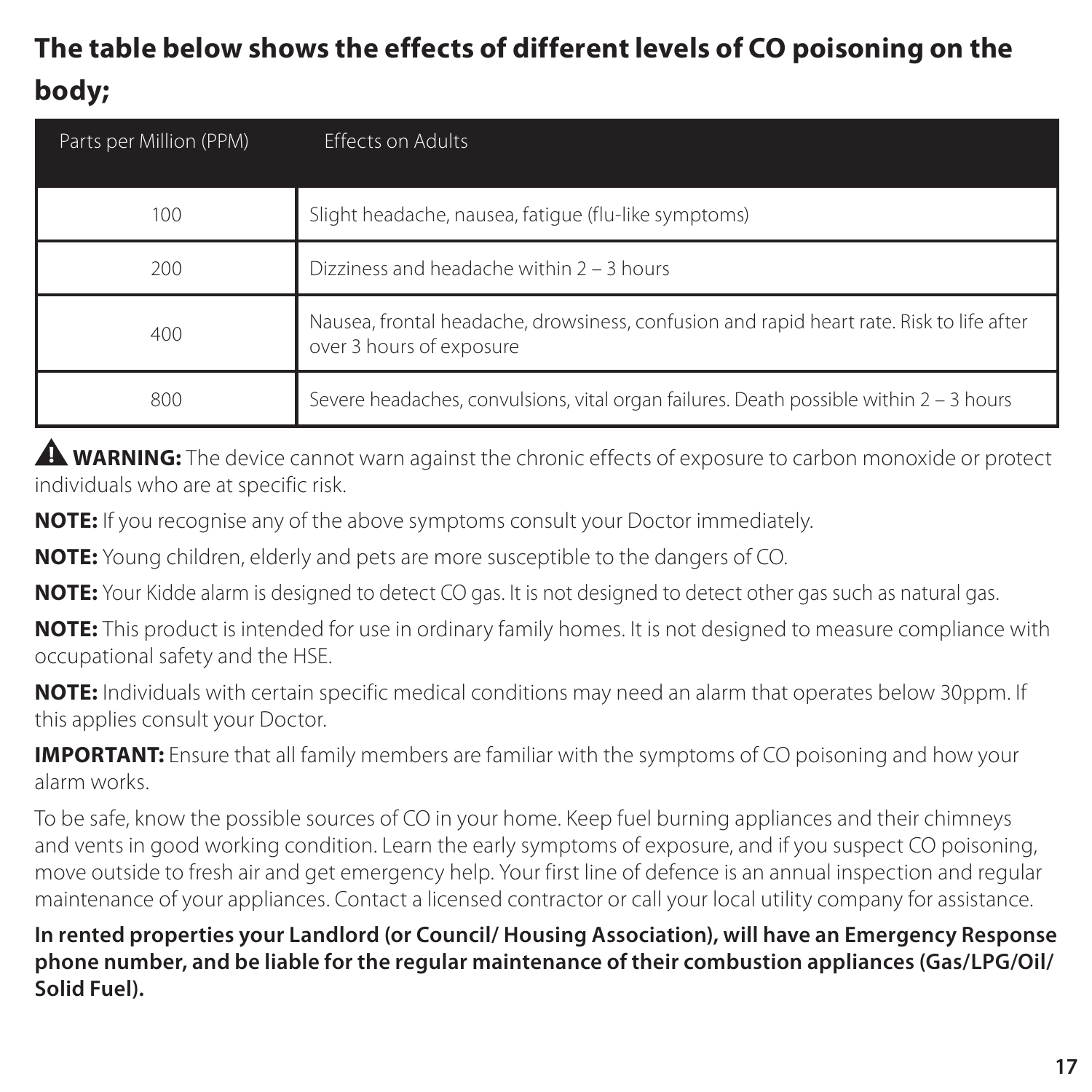### 13. Cleaning Your Alarm

### **Your Alarm Should be Cleaned at Least Once a Year**

You can clean the interior of your alarm by using compressed air or a vacuum cleaner hose and blowing or vacuuming through the openings around the perimeter of the alarm. The outside of the alarm can be wiped with a damp cloth. Use only water to dampen the cloth, use of detergents or cleaners could damage the alarm.

If the alarm is in Fault mode, the alarm may be in need of cleaning. After cleaning, press the test button. If the fault does not clear, the alarm needs to be replaced.

- Never use detergent or other solvents to clean the unit.
- Avoid spraying air freshener, hair spray, or other aerosols near the alarm.
- Do not paint the unit. Paint will seal the vents and interfere with the sensor's ability to detect CO.
- Keep away from nappy buckets.
- Never attempt to disassemble the unit to clean inside. Altering the alarm in any way may lead to a risk of electric shock or prevent it from functioning correctly. This action will void your warranty.
- The following substances can affect the CO sensor and may cause false readings and damage to the sensor: Methane, propane, isobutane, iso-propanol, ethyl acetate, hydrogen sulde, sulde dioxides, alcohol based products, paints, thinner, solvents, adhesives, hair spray, aftershave, perfume, and some cleaning agents.

**NOTE:** there could be other compounds occurring within a particular household which could cause similar effects.

• Move the Alarm and place in another location prior to performing any of the following:

Staining or stripping wood floors or furniture

Painting

Wall papering

Using adhesives

Storing the unit in a plastic bag during any of the above projects will protect the sensors from damage. When household cleaning supplies or similar contaminates are used, the area must be well ventilated.

### **WARNING: REINSTALL THE ALARM AS SOON AS POSSIBLE TO ENSURE CONTINUOUS DETECTION.**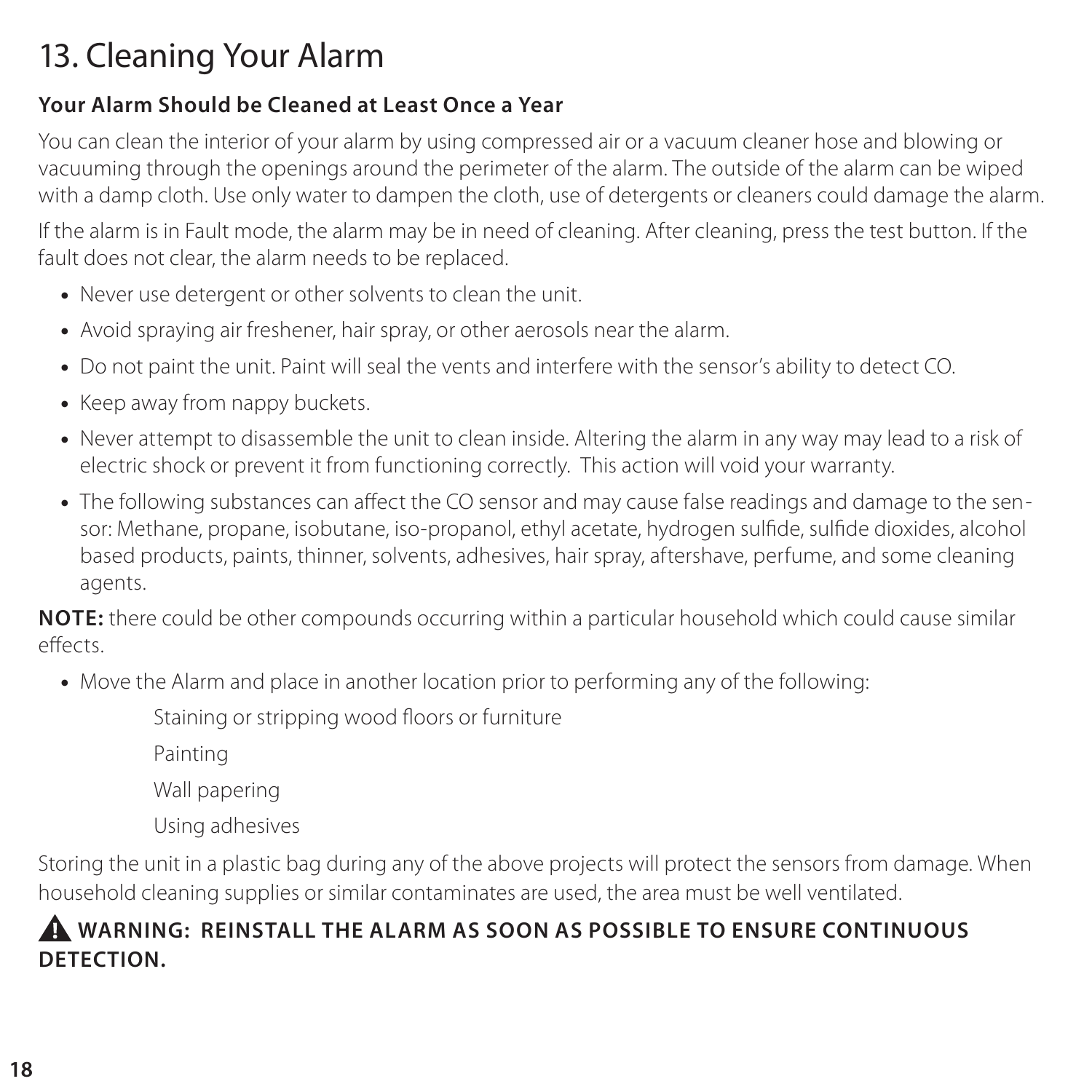### 14. Service and Warranty

#### **Seven-Year Limited Warranty**

KIDDE SAFETY EUROPE LTD warrants to the original purchaser that the enclosed alarm (batteries excluded) will be free from defects in material and workmanship or design under normal use and service for a period of seven years from the date of purchase. The obligation of KIDDE SAFETY EUROPE LTD under this warranty is limited to repairing or replacing the alarm or any part which we find to be defective in material, workmanship or design (part replacement only, no installation), free of charge to the customer, upon sending the alarm with proof of date of purchase, postage and return postage prepaid, to distributor: Warranty Service Department, Kidde Safety Europe Ltd, Ash House, Littleton Road, Ashford, TW15 1TZ, UK. Before shipping, please remove the batteries from the alarm.

This warranty shall not apply to the alarm if it has been damaged, modified, abused or altered after the date of purchase or if it fails to operate due to improper maintenance or inadequate A.C. or D.C. electrical power.

THE LIABILITY OF KIDDE SAFETY EUROPE LTD OR ANY OF ITS PARENT OR SUBSIDIARY CORPORATIONS ARISING FROM THE SALE OF THIS ALARM OR UNDER THE TERMS OF THIS LIMITED WARRANTY SHALL NOT IN ANY CASE EXCEED THE COST OF REPLACEMENT OF THE ALARM AND, IN NO CASE, SHALL KIDDE SAFETY EUROPE LTD OR ANY OF ITS PARENT OR SUBSIDIARY CORPORATIONS BE LIABLE FOR CONSEQUENTIAL LOSS OR DAMAGES RESULTING FROM THE FAILURE OF THE ALARM OR FOR BREACH OF THIS OR ANY OTHER WARRANTY, EXPRESS OR IMPLIED, EVEN IF THE LOSS OR DAMAGE IS CAUSED BY THE COMPANY'S NEGLIGENCE OR FAULT.

This warranty does not affect your statutory rights.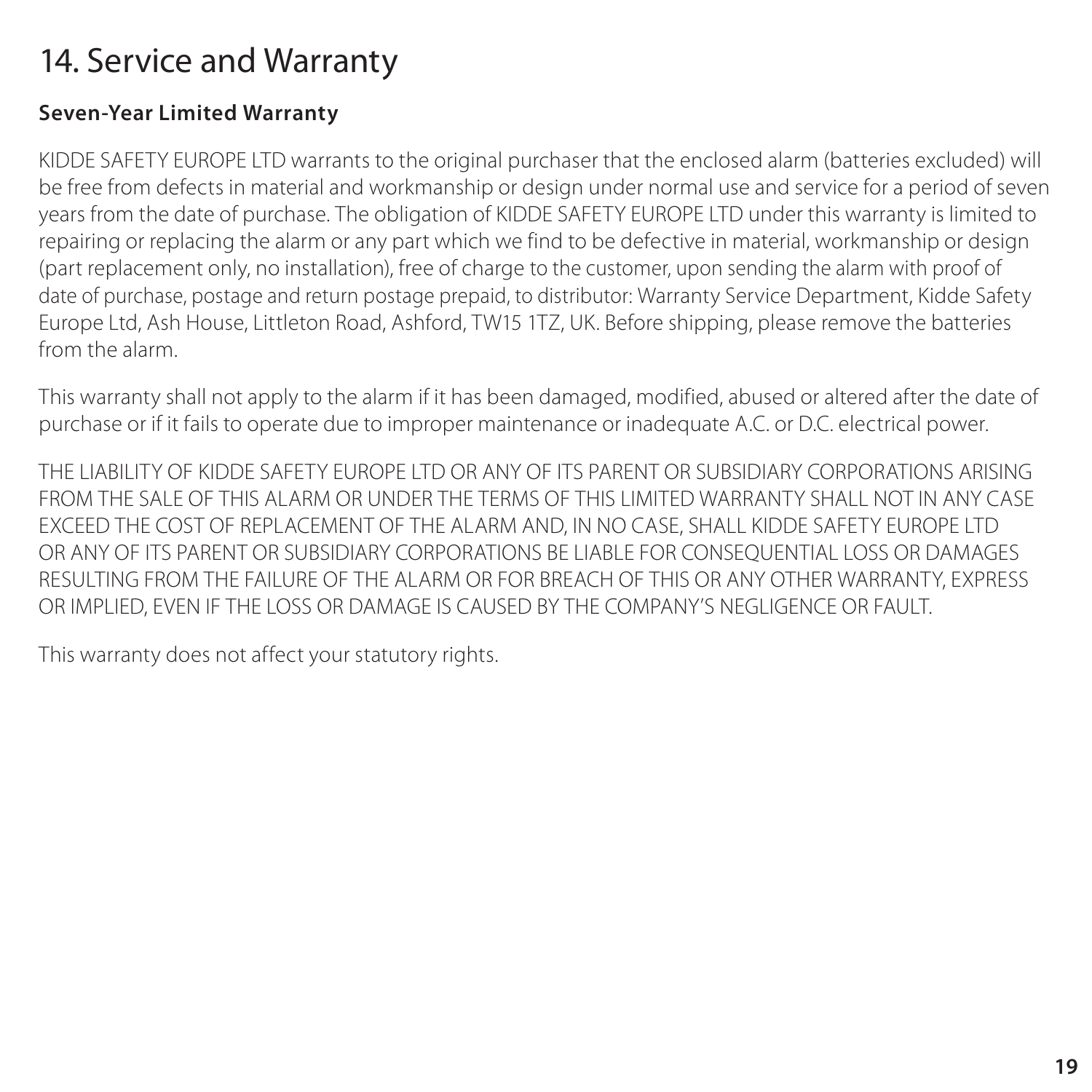## **Quick Start Instructions Quick Start Instructions**



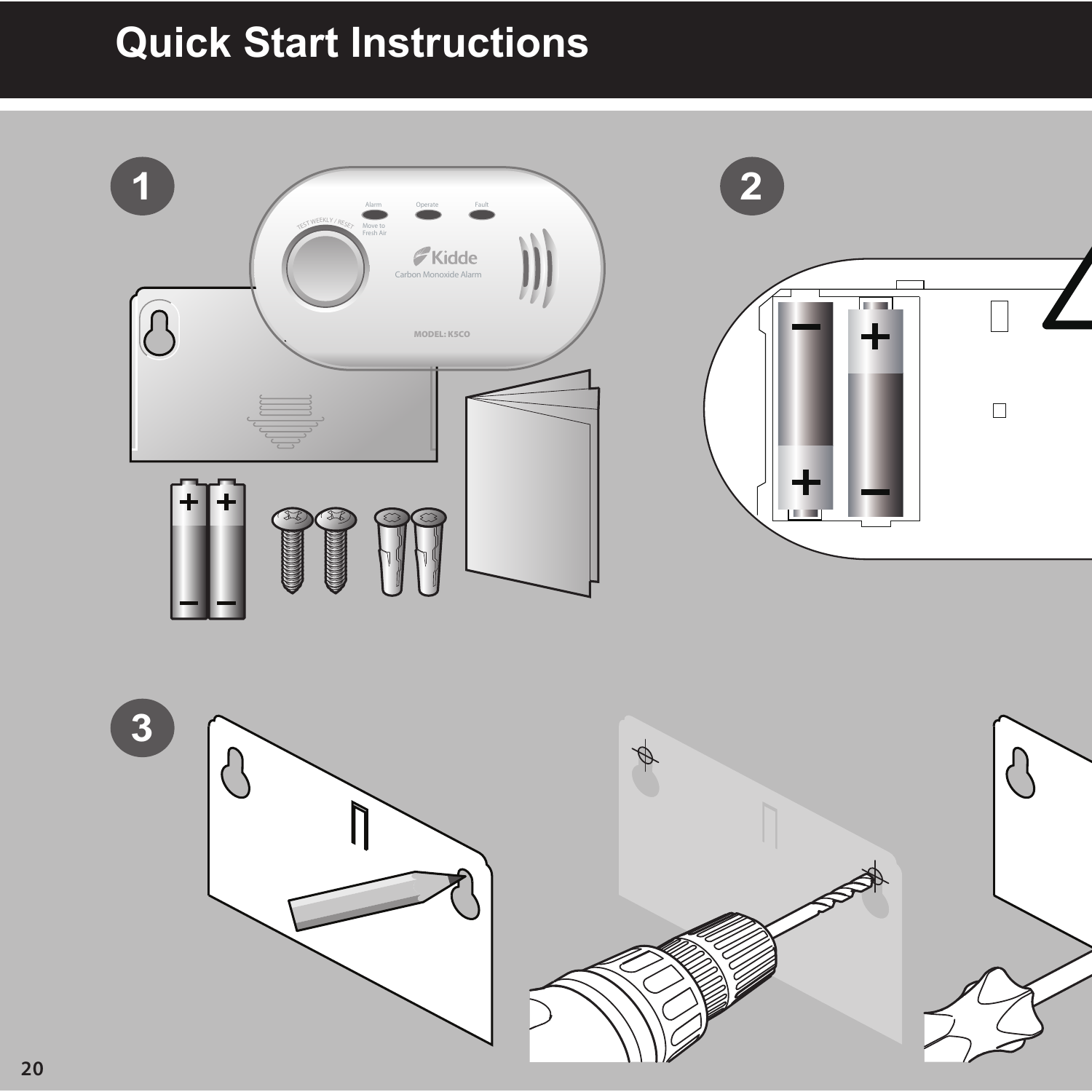### **Model: K5CO, K5DCO Model: K5CO, K5DCO**

(Model K5CO shown) (Model K5CO shown)